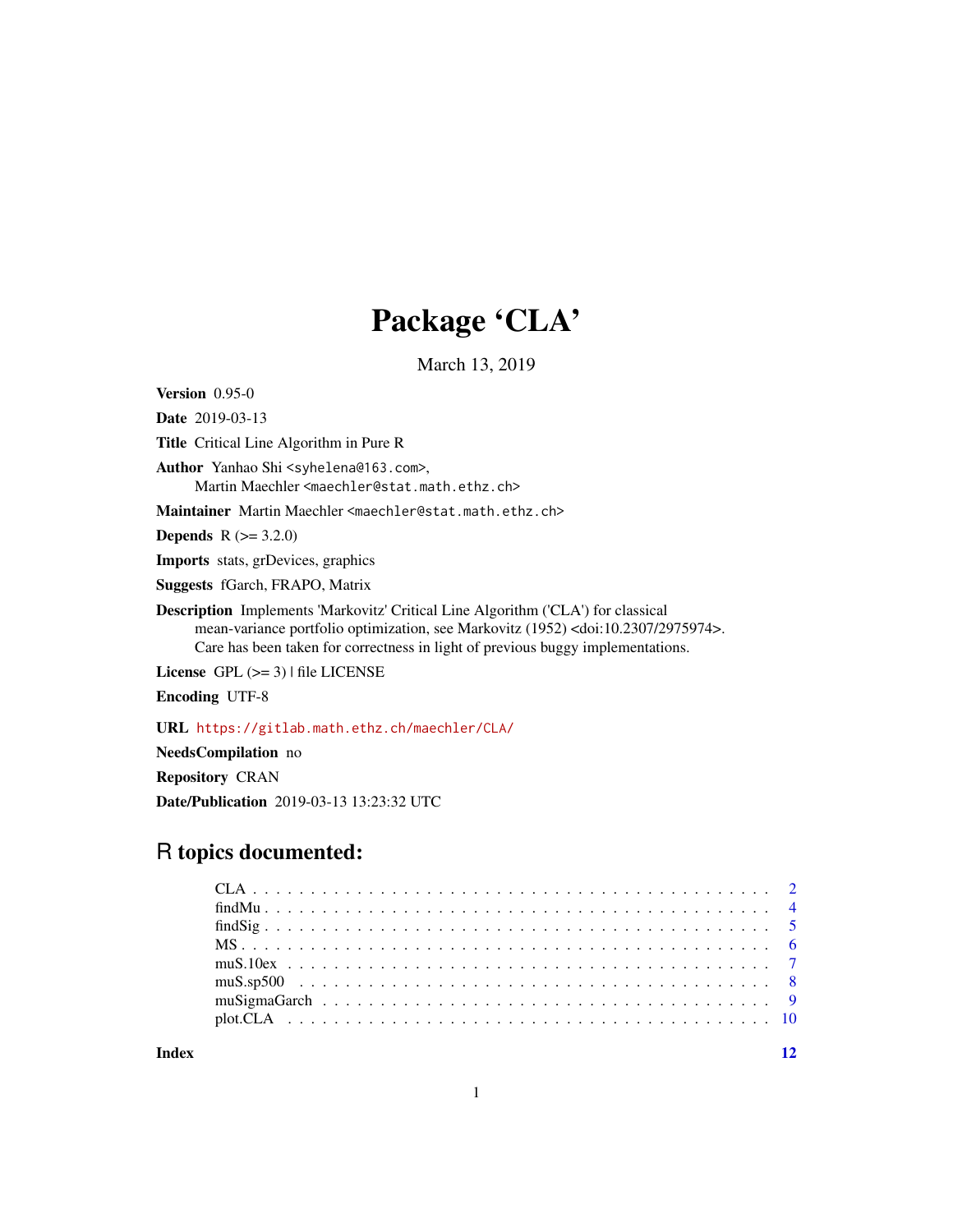#### <span id="page-1-1"></span><span id="page-1-0"></span>Description

The Critical Line Algorithm was first proposed by Markowitz(1987) to solve the mean-variance optimal portfolio problem.

We solve the problem with "box" constraints, i.e., allow to specify lower and upper bounds (via 1B) and uB) for each asset weight.

Here we provide a pure R implementation, quite fine tuned and debugged compared to earlier ones.

#### Usage

CLA(mu, covar, lB, uB, tol.lambda = 1e-07, give.MS = TRUE, keep.names = TRUE, trace =  $0$ )

#### Arguments

| mu         | numeric vector of length n containing the expected return $E[R_i]$ for $1 = 1, 2, , n$ .                  |
|------------|-----------------------------------------------------------------------------------------------------------|
| covar      | the $n \times n$ covariance matrix of the returns, must be positive definite.                             |
| 1B, uB     | vectors of length n with lower and upper bounds for the asset weights.                                    |
| tol.lambda | the tolerance when checking for lambda changes or being zero.                                             |
| give.MS    | logical indicating if MS() should be computed (and returned) as well.                                     |
| keep.names | logical indicating if the weights_set matrix should keep the (asset) names (mu).                          |
| trace      | an integer (or logical) indicating if and how much diagnostic or progress out-<br>put should be produced. |

#### Details

The current implementation of the CLA is based (via Norring's) on Bailey et al.(2013). We have found buglets in that implementation which lead them to introduce their "purge" routines (purgeNumErr, purgeExcess), which are no longer necessary.

Even though this is a pure R implementation, the algorithm is quite fast also when the number of assets  $n$  is large (1000s), though that depends quite a bit on the exact problem.

#### Value

|              | an object of class "CLA" which is a list with components                                                                                        |
|--------------|-------------------------------------------------------------------------------------------------------------------------------------------------|
| weights_set  | a $n \times m$ matrix of asset weights, corresponding to the m steps that the CLA has<br>completed or the $m$ "turning points" it has computed. |
| free_indices | a list of length m, the k-th component with the indices in $1, \ldots, n$ of those<br>assets whose weights were not at the boundary after       |
| gammas       | numeric vector of length m of the values $\gamma_k$ for CLA step $k, k = 1, , n$ .                                                              |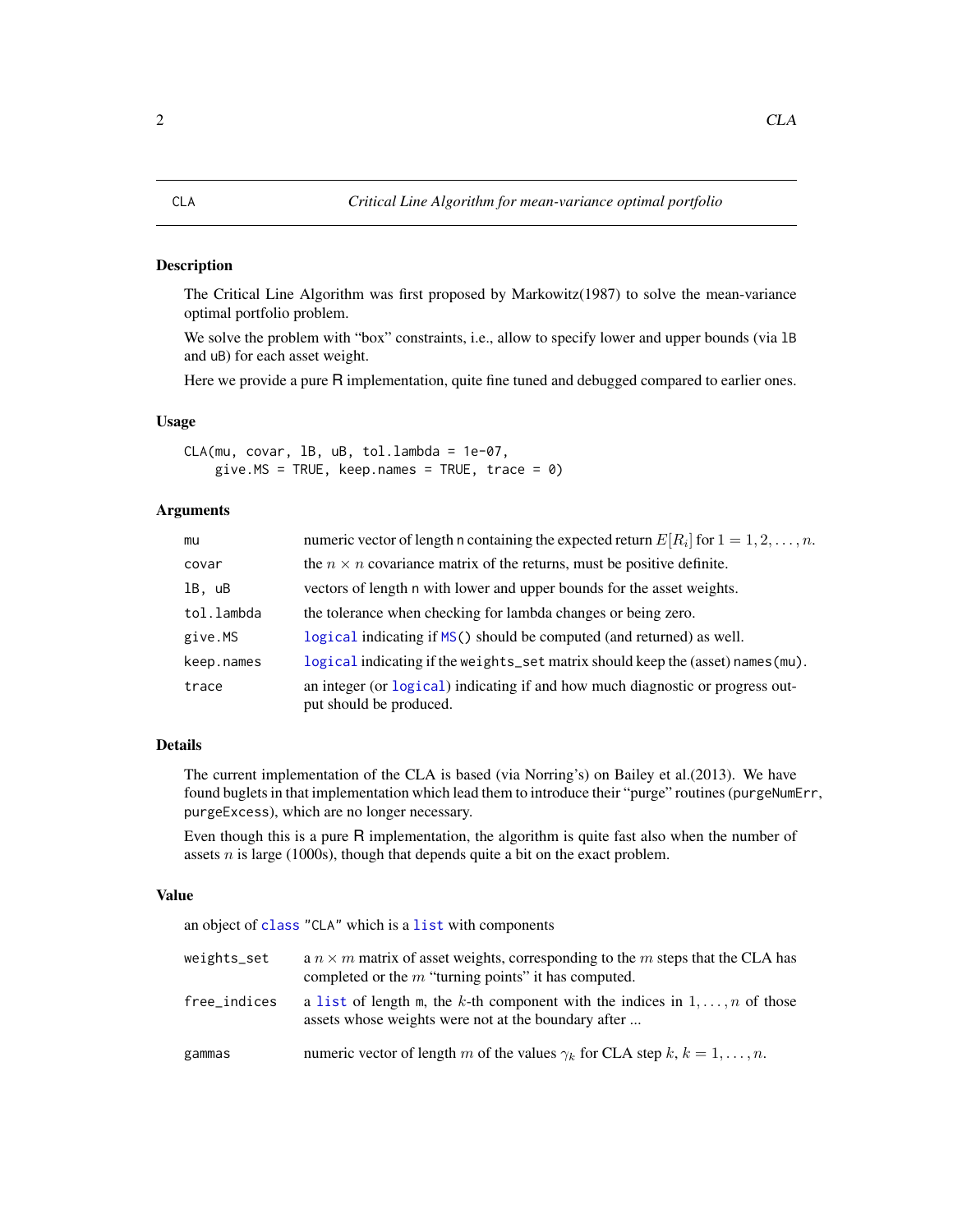<span id="page-2-0"></span>

| lambdas    | numeric vector of length m of the Lagrange parameters $\lambda_k$ for CLA step k,<br>$k=1,\ldots,n$ .                                                                |
|------------|----------------------------------------------------------------------------------------------------------------------------------------------------------------------|
| MS_weights | the $\mu(W)$ and $\sigma(W)$ corresponding to the asset weights weights set, i.e., sim-<br>ply the same as $MS$ (weights_set = weights_set, mu = mu, covar = covar). |

#### Author(s)

Alexander Norring did the very first version (unpublished master thesis). Current implementation: Yanhao Shi and Martin Maechler

#### References

Markowitz, H. (1952) Portfolio selection, *The Journal of Finance* 7, 77–91; doi: [10.2307/2975974.](http://doi.org/10.2307/2975974)

Markowitz, H. M. (1987, 1st ed.) and Markowitz, H. M. and Todd, P. G. (2000) *Mean-Variance Analysis in Portfolio Choice and Capital Markets*; chapters 7 and 13.

Niedermayer, A. and Niedermayer, D. (2010) Applying Markowitz's Critical Line Algorithm, in J. B. Guerard (ed.), Handbook of Portfolio Construction, Springer; chapter 12, 383–400; doi: [10.1007/](http://doi.org/10.1007/978-0-387-77439-8_12) [9780387774398\\_12.](http://doi.org/10.1007/978-0-387-77439-8_12)

Bailey, D. H. and López de Prado, M. (2013) An open-source implementation of the critical-line algorithm for portfolio optimization, *Algorithms* 6(1), 169–196; doi: [10.3390/a6010169,](http://doi.org/10.3390/a6010169)

Yanhao Shi (2017) Implementation and applications of critical line algorithm for portfolio optimization; unpublished Master's thesis, ETH Zurich.

#### See Also

[MS](#page-5-1); for plotting CLA results: [plot.CLA](#page-9-1).

#### Examples

```
data(muS.sp500)
## Full data taking too much time for example
set.seed(47)
iS <- sample.int(length(muS.sp500$mu), 24)
CLsp.24 <- CLA(muS.sp500$mu[iS], muS.sp500$covar[iS, iS], lB=0, uB=1/10)
CLsp.24 # using the print() method for class "CLA"
plot(CLsp.24)
if(require(Matrix)) { ## visualize how weights change "along turning points"
 show(image(Matrix(CLsp.24$weights_set, sparse=TRUE),
             main = "CLA(muS.sp500 <random_sample(size=24)>) $ weights_set",
             xlab = "turning point", ylab = "asset number"))
}
```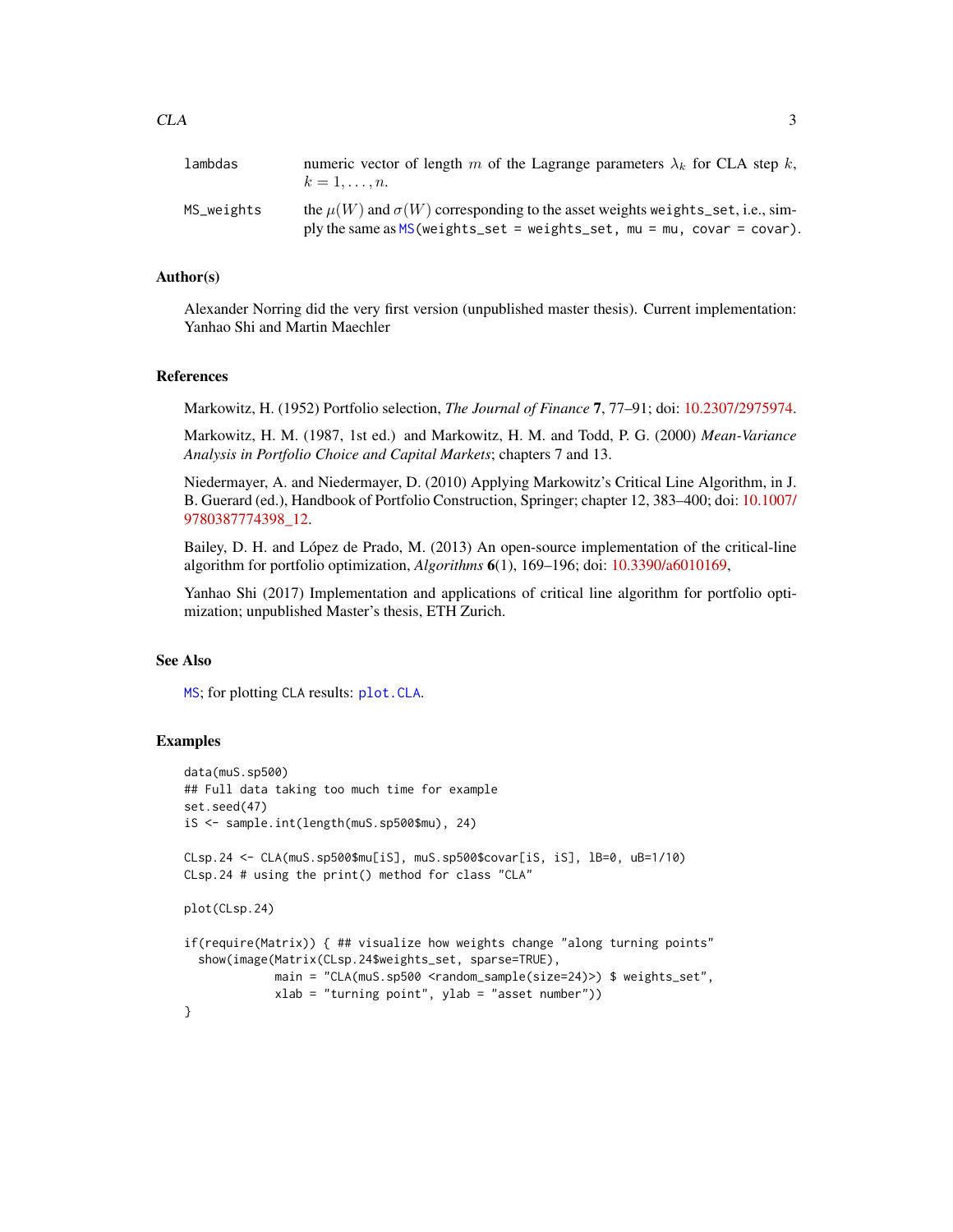#### <span id="page-3-1"></span><span id="page-3-0"></span>Description

Find  $\mu(W)$  and W, given  $\sigma(W)$  and [CLA](#page-1-1) result.

#### Usage

```
findMu(Sig0, result, covar, tol.unir = 1e-06, equal.tol = 1e-06)
```
#### Arguments

| Sig0      | numeric vector of $\sigma(W)$ values.                                                                                                                    |
|-----------|----------------------------------------------------------------------------------------------------------------------------------------------------------|
| result    | a list with components MS_weight and weights_set as resulting from CLA().                                                                                |
| covar     | the same $n \times n$ covariance matrix (of asset returns) as the argument of CLA().                                                                     |
| tol.unir  | numeric tolerance passed to uniroot.                                                                                                                     |
| equal.tol | numeric tolerance to be used in $all.equals(., tolerance = equal.tol)$ in<br>the check to see if the $\mu$ of two neighbouring turning points are equal. |

#### Value

a [list](#page-0-0) with components

| Mu     | numeric vector of same length, say $M$ , as Sig0. |
|--------|---------------------------------------------------|
| weight | numeric $n \times M$ matrix of weights.           |

#### References

Master thesis, p.33

#### See Also

[findSig](#page-4-1), [CLA](#page-1-1), [MS](#page-5-1).

#### Examples

```
data(muS.sp500)
## Full data taking too much time for example
if(getRversion() >= "3.6") .Rk <- RNGversion("3.5.0") # for back compatibility & warning
set.seed(2016)
iS <- sample.int(length(muS.sp500$mu), 17)
if(getRversion() >= "3.6") do.call(RNGkind, as.list(.Rk)) # revertcov17 <- muS.sp500$covar[iS, iS]
CLsp.17 <- CLA(muS.sp500$mu[iS], covar=cov17, lB=0, uB = 1/2)
CLsp.17 # 16 turning points
summary(tpS <- CLsp.17$MS_weights[,"Sig"])
```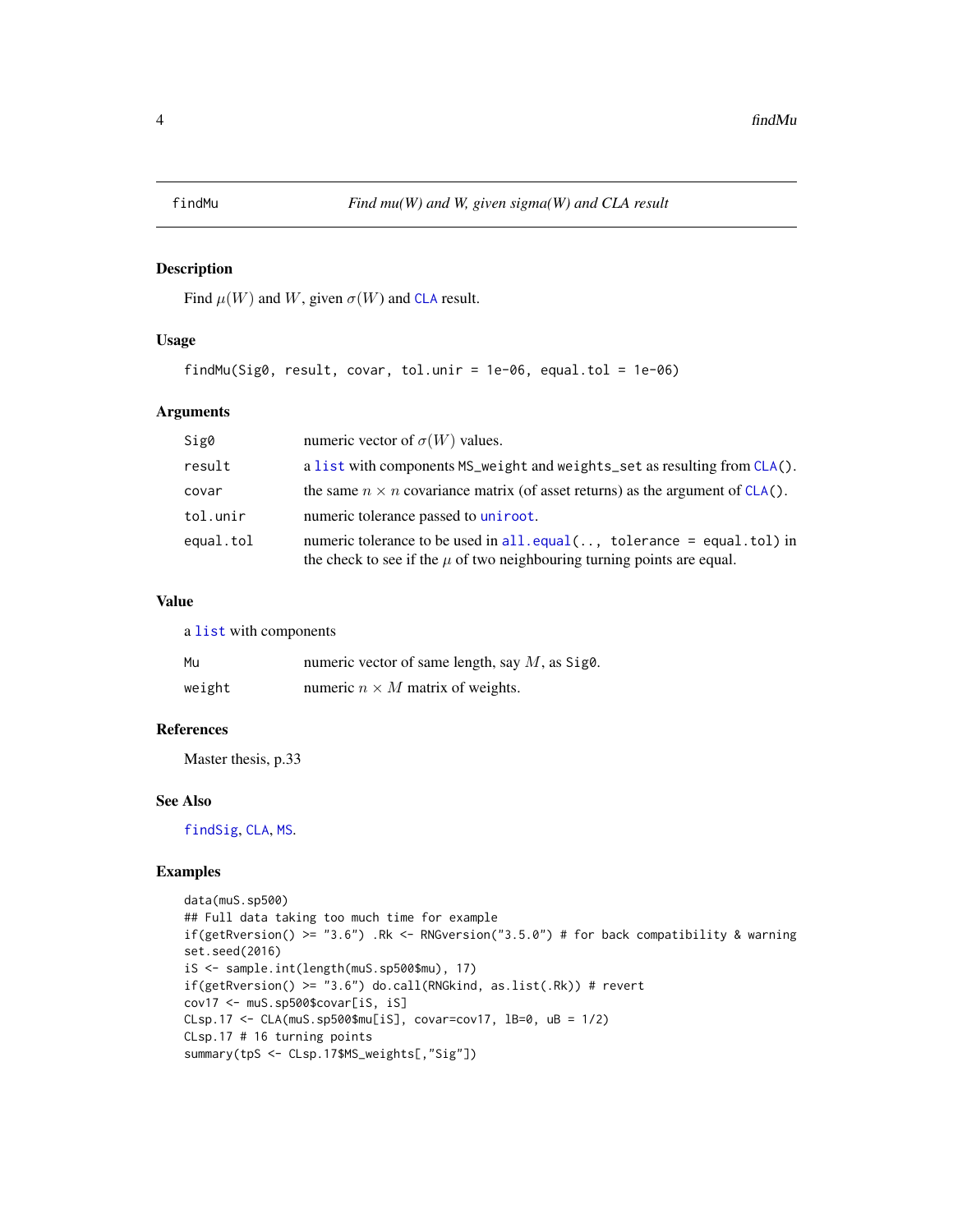#### <span id="page-4-0"></span>findSig 5

```
str(s0 \leq -seq(0.0186, 0.0477, by = 0.0001))mu.. <- findMu(s0, result=CLsp.17, covar=cov17)
str(mu..)
stopifnot(dim(mu..$weight) == c(17, length(s0)))
plot(s0, mu..$Mu, xlab=quote(sigma), ylab = quote(mu),
     type = "o", cex = 1/4)
points(CLsp.17$MS_weights, col = "tomato", cex = 1.5)
```
<span id="page-4-1"></span>findSig *Find sigma(W) and W, given mu(W) and CLA result*

#### Description

Find  $\sigma(W)$  and W, given  $\mu(W)$  and [CLA](#page-1-1) result.

#### Usage

findSig(Mu0, result, covar, equal.tol)

#### Arguments

| Mu0       | numeric vector of $\mu(W)$ values.                                                                                                                       |
|-----------|----------------------------------------------------------------------------------------------------------------------------------------------------------|
| result    | a list with components MS_weight and weights_set as resulting from CLA().                                                                                |
| covar     | the same $n \times n$ covariance matrix (of asset returns) as the argument of CLA().                                                                     |
| equal.tol | numeric tolerance to be used in $all.equals($ , tolerance = equal.tol) in<br>the check to see if the $\mu$ of two neighbouring turning points are equal. |

#### Value

a [list](#page-0-0) with components

| Sig    | numeric vector of same length, say $M$ , as Mu $\theta$ . |
|--------|-----------------------------------------------------------|
| weight | numeric $n \times M$ matrix of weights.                   |

#### References

Master thesis, p.33

#### See Also

[findMu](#page-3-1), [CLA](#page-1-1), [MS](#page-5-1).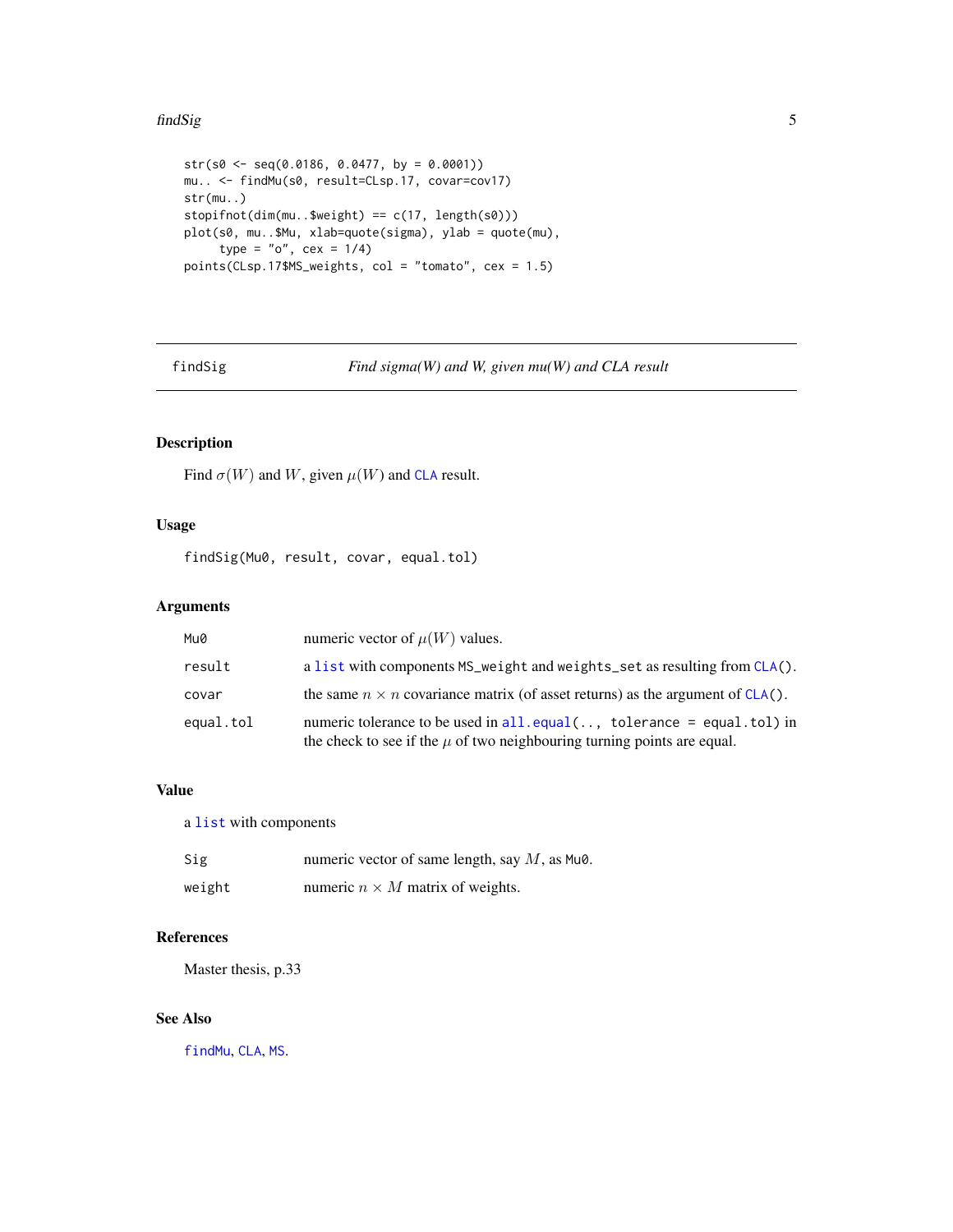#### Examples

```
data(muS.sp500)
## Full data taking too much time for example: Subset of n=21:
if(getRversion() >= "3.6") .Rk <- RNGversion("3.5.0") # for back compatibility & warning
set.seed(2018)
iS <- sample.int(length(muS.sp500$mu), 21)
if(getRversion() >= "3.6") do.call(RNGkind, as.list(.Rk)) # revertcov21 <- muS.sp500$covar[iS, iS]
CLsp.21 <- CLA(muS.sp500$mu[iS], covar=cov21, lB=0, uB = 1/2)
CLsp.21 # 14 turning points
summary(tpM <- CLsp.21$MS_weights[,"Mu"])
str(m0 <- c(min(tpM),seq(0.00205, 0.00525, by = 0.00005), max(tpM)))
sig. <- findSig(m0, result=CLsp.21, covar=cov21)
str(sig.)
stopifnot(dim(sig.$weight) == c(21, length(m0)))plot(sig.$Sig, m0, xlab=quote(sigma), ylab = quote(mu),
     type = "o", cex = 1/4)
points(CLsp.21$MS_weights, col = "tomato", cex = 1.5)
title("Efficient Frontier from CLA()")
mtext("findSig() to interpolate between turning points", side=3)
```
<span id="page-5-1"></span>MS *Means (Mu) and Standard Deviations (Sigma) of the "Turning Points" from CLA*

#### Description

Compute the vectors of means  $(\mu_i)$  and standard deviations (sigma<sub>i</sub>), for all the turning points of a [CLA](#page-1-1) result.

#### Usage

```
MS(weights_set, mu, covar)
```
#### **Arguments**

| weights_set | numeric matrix $(n \times m)$ of optimal asset weights $W = (w_1, w_2, \dots, w_m)$ , as<br>resulting from $CLA()$ . |
|-------------|----------------------------------------------------------------------------------------------------------------------|
| mu          | expected (log) returns (identical to <i>argument</i> of $CLA()$ ).                                                   |
| covar       | covariance matrix of (log) returns (identical to <i>argument</i> of $CLA()$ ).                                       |

#### Details

These are trivially computable from the [CLA\(](#page-1-1))'s result. To correctly *interpolate* this, "hyperbolic" interpolation is needed, provided by the [findSig](#page-4-1) and [findMu](#page-3-1) functions.

<span id="page-5-0"></span> $\mathcal{M}$ S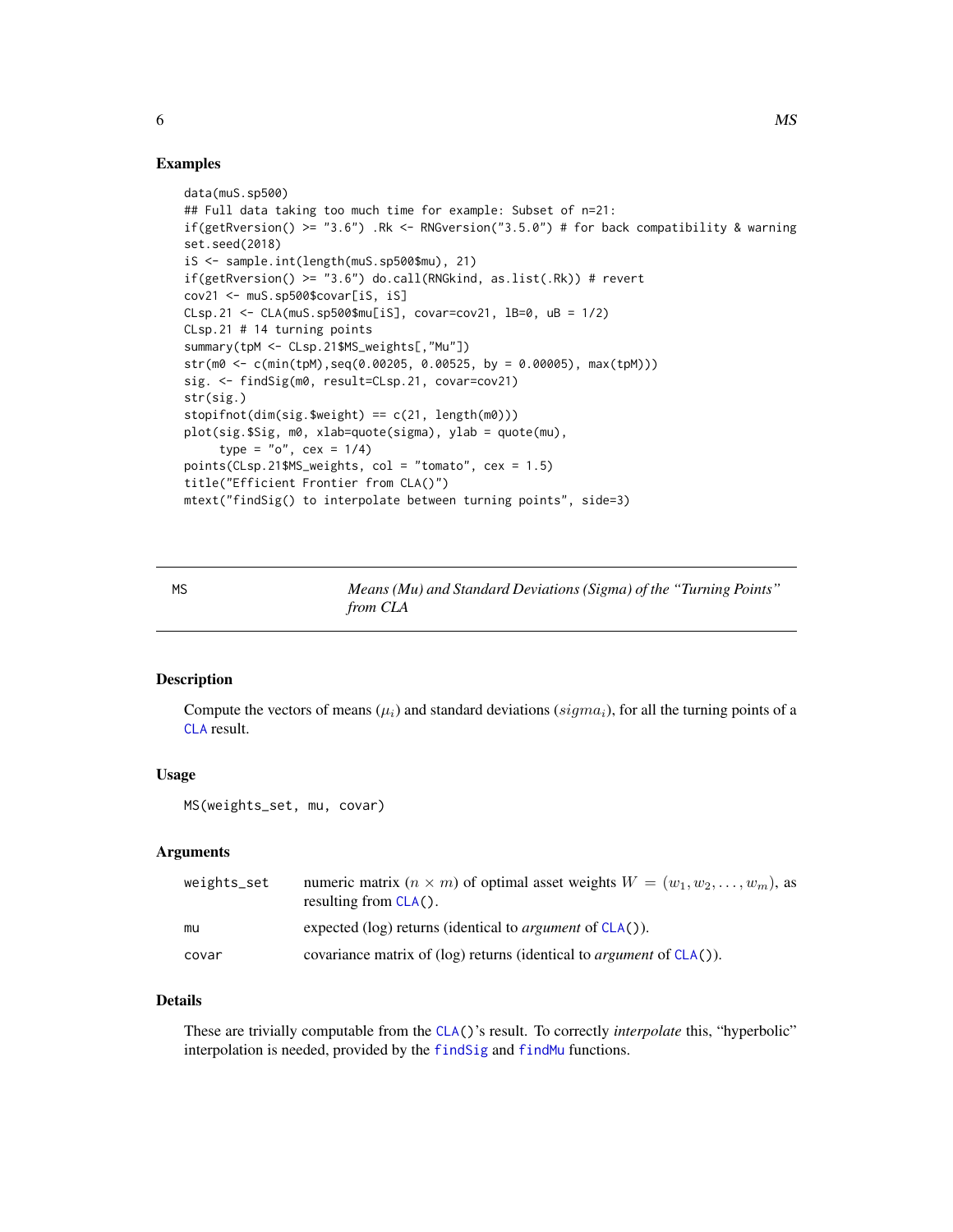#### <span id="page-6-0"></span>muS.10ex 7

#### Value

a [list](#page-0-0) with components

| Sig | numeric vector of length m of standard deviations, $\sigma(W)$ . |
|-----|------------------------------------------------------------------|
| Mu  | numeric vector of length m of means $\mu(W)$ .                   |

#### Author(s)

Yanhao Shi

#### See Also

[CLA](#page-1-1).

#### Examples

## The function is quite simply MS ## and really an auxiliary function for CLA(). ## TODO: add small (~12 assets) example

### Description

The simple example Data of Markowitz and Todd (2000); used for illustrating the CLA; reused in Bailey and López de Prado (2013).

#### Usage

data("muS.10ex")

#### Format

A list with two components,

```
mu Named num [1:10] 1.175 1.19 0.396 1.12 0.346 ...
     names : chr [1:10] "X1" "X2" "X3" "X4" ...
```
covar num [1:10, 1:10] 0.4076 0.0318 0.0518 0.0566 0.033 ...

#### Source

From [http://www.quantresearch.info/CLA\\_Data.csv.txt](http://www.quantresearch.info/CLA_Data.csv.txt), by López de Prado.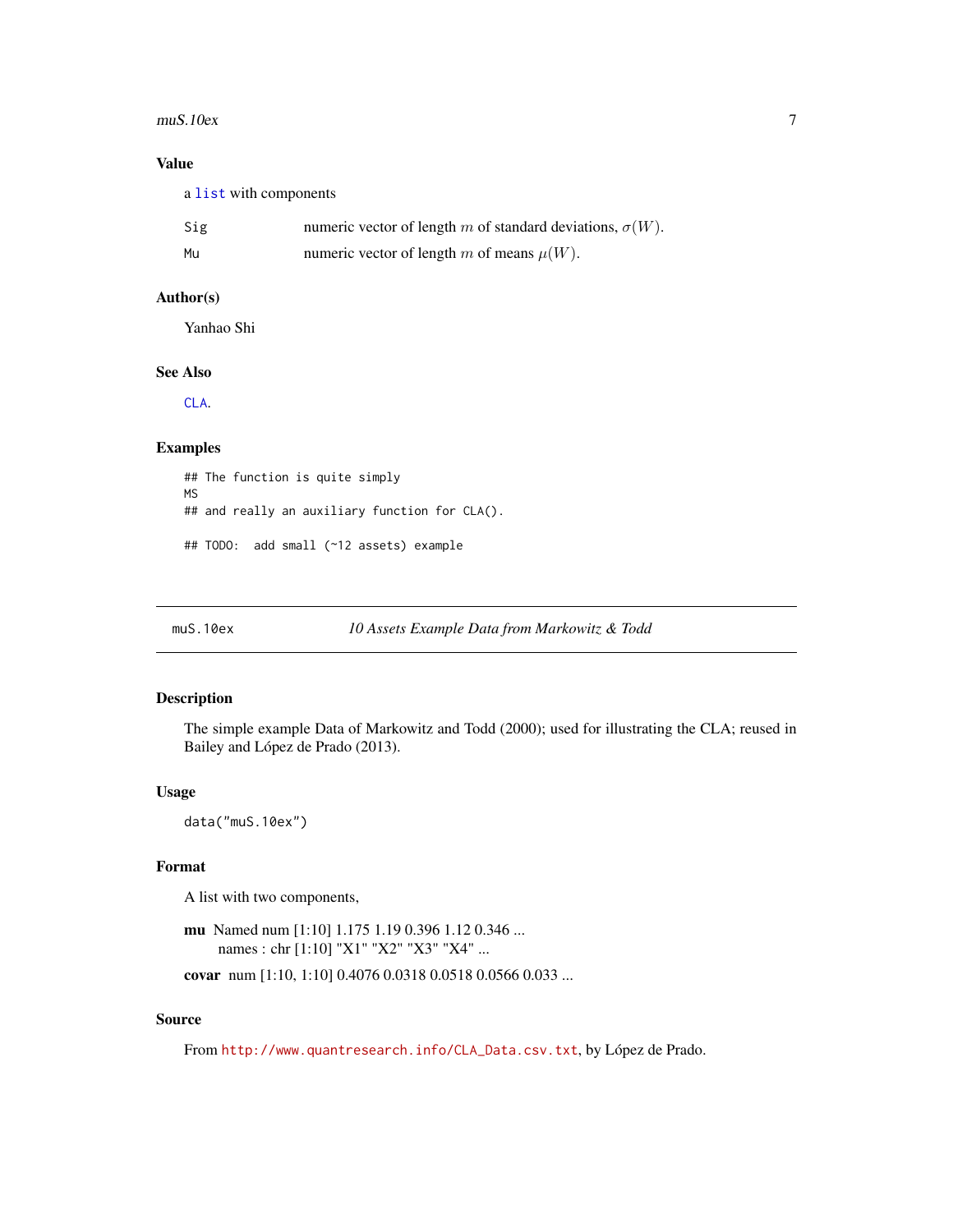#### <span id="page-7-0"></span>References

Markowitz, H. M. (1987, 1st ed.) and Markowitz, H. M. and Todd, P. G. (2000) *Mean-Variance Analysis in Portfolio Choice and Capital Markets*, page 335.

Bailey, D. H. and López de Prado, M. (2013) An open-source implementation of the critical-line algorithm for portfolio optimization, *Algorithms* 6(1), 169–196; doi: [10.3390/a6010169,](http://doi.org/10.3390/a6010169) p. 16f.

#### Examples

```
data(muS.10ex)
str(muS.10ex)
CLA.10ex < - with(muS.10ex, CLA(mu, covar, 1B=0, uB=1))if(require("Matrix"))
 drop0(zapsmall(CLA.10ex$weights_set))
## The results, summarized, as in Bayley and López de Prado (Table 2, p.18) :
with(CLA.10ex, round(cbind(MS_weights[,2:1], lambda=lambdas, t(weights_set)), 3))
CLA.10ex.1c <- with(muS.10ex, CLA(mu, covar, lB=1/100, uB=1))
round(CLA.10ex.1c$weights_set, 3)
```
<span id="page-7-1"></span>muS.sp500 *Return Expectation and Covariance for "FRAPO"s SP500 data*

#### Description

If  $R_{i,t}$  are the basically the scale standardized log returns for  $j = 1, 2, \ldots, 476$  of 476 stocks from S&P 500, as from [SP500](#page-0-0), then  $mu_j = E[R_{j,*}]$  somehow averaged over time; actually as predicted by muSigma() at the end of the time period, and  $\Sigma_{j,k} = Cov(R_j, R_k)$  are estimated covariances.

These are the main "inputs" needed for the CLA algorithm, see [CLA](#page-1-1).

#### Usage

data("muS.sp500")

#### Format

A list with two components,

```
mu Named num [1:476] 0.00233 0.0035 0.01209 0.00322 0.00249 ...
     names : chr [1:476] "A" "AA" "AAPL" "ABC" ...
covar num [1:476, 1:476] 0.001498 0.000531 0.000536 ...
```
#### Source

It is as simple as this:

```
data(SP500, package="FRAPO")
system.time(muS.sp500 <- muSigmaGarch(SP500)) # 26 sec. (lynne, 2017)
```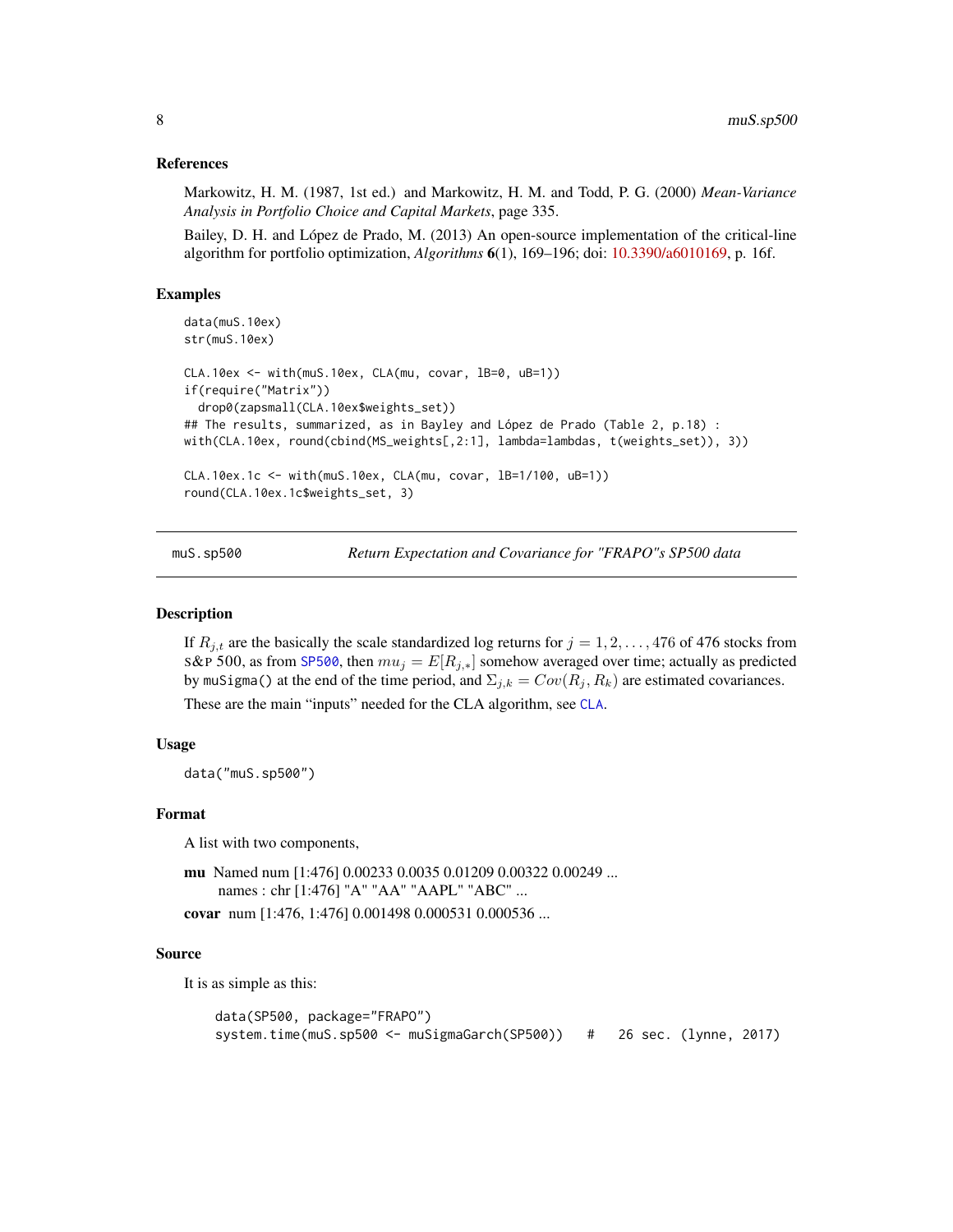### <span id="page-8-0"></span>muSigmaGarch 9

### See Also

[muSigmaGarch\(](#page-8-1)) which was used to construct it.

#### Examples

data(muS.sp500) str(muS.sp500)

<span id="page-8-1"></span>muSigmaGarch *Compute (mu, Sigma) for a Set of Assets via GARCH fit*

#### Description

Compute (mu, Sigma) for a set of assets via a GARCH fit to each individual asset, using package [fGarch](https://CRAN.R-project.org/package=fGarch)'s [garchFit\(](#page-0-0)).

#### Usage

```
muSigmaGarch(x, formula = \gammagarch(1, 1), cond.dist = "std", trace = FALSE,
             ...)
```
#### Arguments

| $\mathsf{x}$ | numeric matrix or data frame $(T \times d)$ of log returns of d assets, observed on a<br>common set of $T$ time points. |
|--------------|-------------------------------------------------------------------------------------------------------------------------|
| formula      | optional formula for garchet.                                                                                           |
| cond.dist    | the conditional distribution to be used for the garch process.                                                          |
| trace        | logical indicating if some progress of garch Fit() should printed to the console.                                       |
|              | optional arguments to cor, i.e., use or method.                                                                         |

#### Value

a list with components

| mu    | numeric vector of length <i>n</i> of mean returns (= $E[R_i]$ ). |
|-------|------------------------------------------------------------------|
| covar | covariance matrix $(n \times n)$ of the returns.                 |

#### See Also

[muS.sp500](#page-7-1) which has been produced via muSigmaGarch. [CLA](#page-1-1) which needs (mu, covar) as crucial input.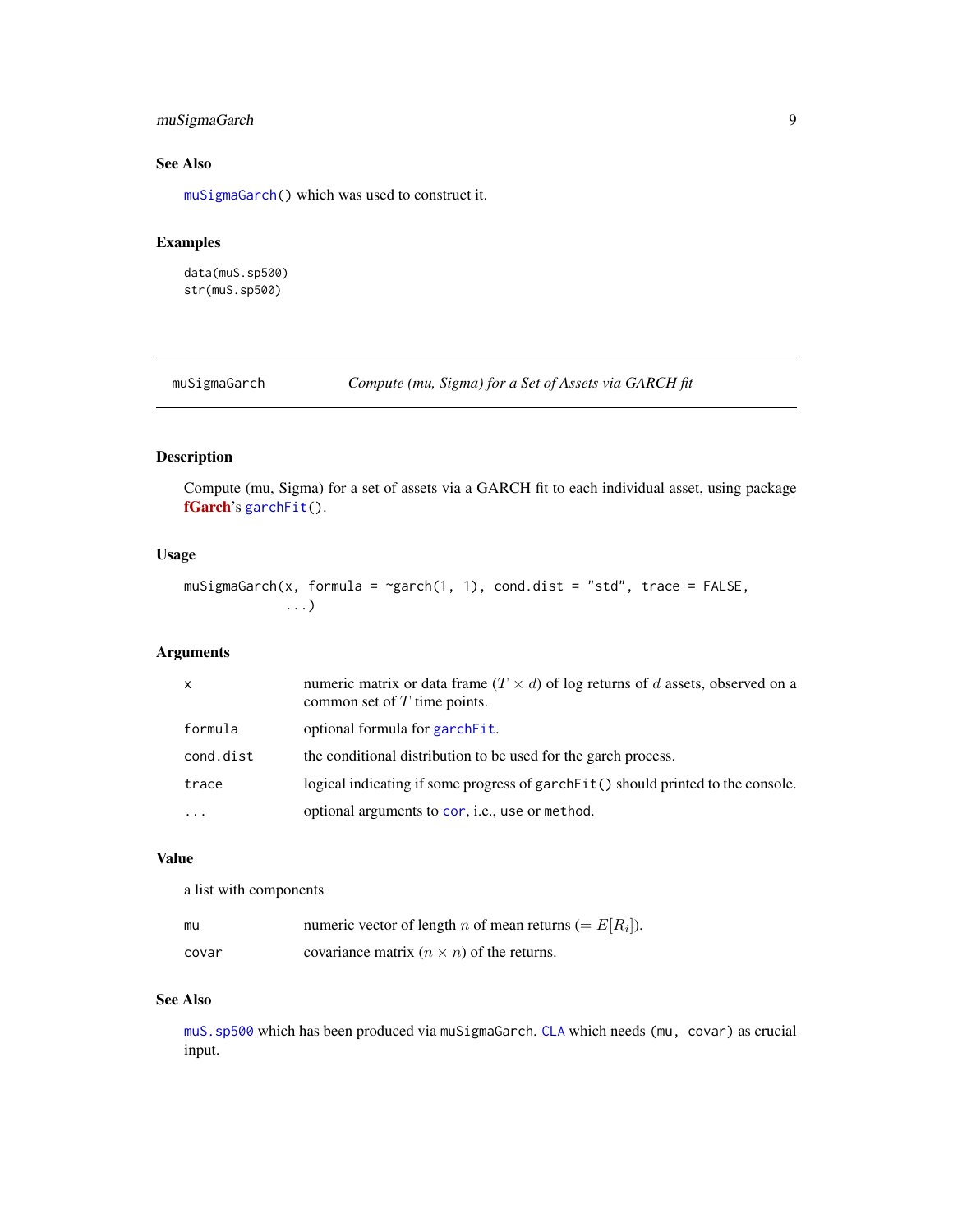#### Examples

```
if(requireNamespace("FRAPO")) {
 data(NASDAQ, package = "FRAPO")
 ## 12 randomly picked stocks from NASDAQ data
 iS <- if(FALSE) { ## created (w/ warning, in new R) by
   RNGversion("3.5.0"); set.seed(17); iS <- sample(ncol(NASDAQ), 12)
 } else c(341L, 2126L, 1028L, 1704L, 895L, 1181L, 454L, 410L, 1707L, 425L, 950L, 5L)
 X. <- NASDAQ[, iS]
 muSig <- muSigmaGarch(X.)
 stopifnot(identical(names(muSig$mu), names(NASDAQ)[iS]),
           identical(dim(muSig$covar), c(12L,12L)),
    all.equal(unname(muSig$mu),
              c( 7.97, -4.05, -14, 21.5, -5.36, -15.3,
                -15.9, 11.8, -1.64, -14, 3.13, 121) / 10000,tol = 0.0015)}
```
<span id="page-9-1"></span>plot.CLA *Plotting CLA() results including Efficient Frontier*

#### Description

A partly experimental [plot\(](#page-0-0)) method for [CLA\(](#page-1-1)) objects.

It draws the efficient frontier in the  $\mu_w$ ,  $\sigma_w$  aka (mean, std.dev.) plane.

Currently, this is quite rudimentary.

Future improvements would allow - to add the/some single asset points, - to correctly ('hyperbolically') interpolate between turning points - add text about the number of (unique) critical points add option add = FALSE which when TRUE would use [lines](#page-0-0) instead plot.

#### Usage

```
## S3 method for class 'CLA'
plot(x, type = "o", main = "Efficient Frontier",xlab = expression(sigma(w)),
     ylab = expression(mu(w)),
     col = adjustcolor("blue", alpha.f = 0.5),pch = 16, ...)
```
#### Arguments

| X          | a named $list$ as resulting from $CLA()$ .                                                                                        |
|------------|-----------------------------------------------------------------------------------------------------------------------------------|
| type       | the lines/points types used for the efficient frontier. This will become more<br>sophisticated, i.e., may change non-compatibly!! |
| main       | main title.                                                                                                                       |
| xlab, ylab | x- and y- axis labels, passed to plot default.                                                                                    |

<span id="page-9-0"></span>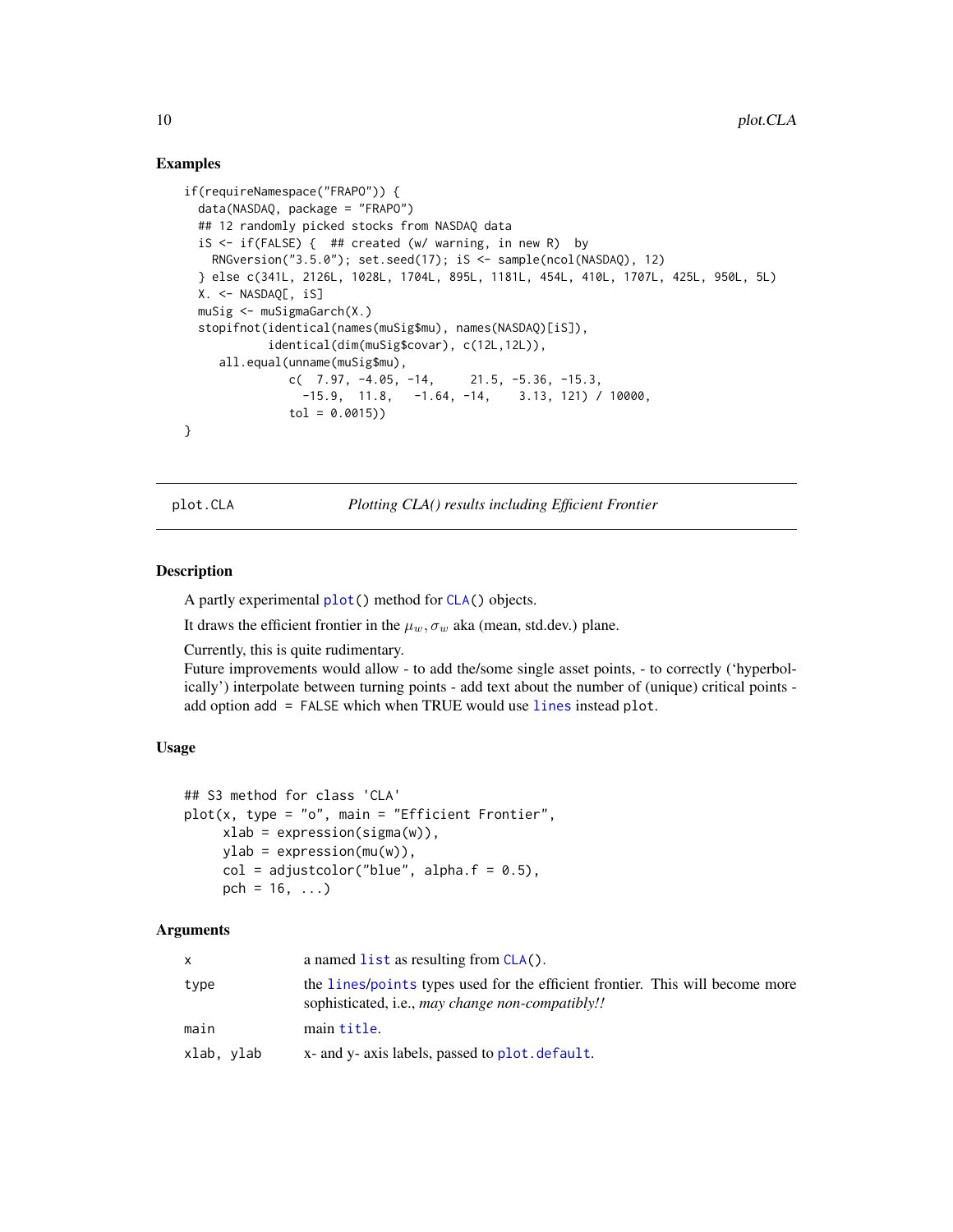#### <span id="page-10-0"></span>plot.CLA 11

| col, pch | color and point type, passed to plot. default, but with differing defaults in this<br>method. |
|----------|-----------------------------------------------------------------------------------------------|
| $\cdots$ | potentially further arguments passed to plot, i.e., plot. default.                            |

### Author(s)

Martin Maechler.

### See Also

[CLA](#page-1-1), [plot.default](#page-0-0).

## Examples

```
## TODO %% Add A. Norring's small 12-asset example see --> ../TODO
## ---- one example is in help(CLA)
```